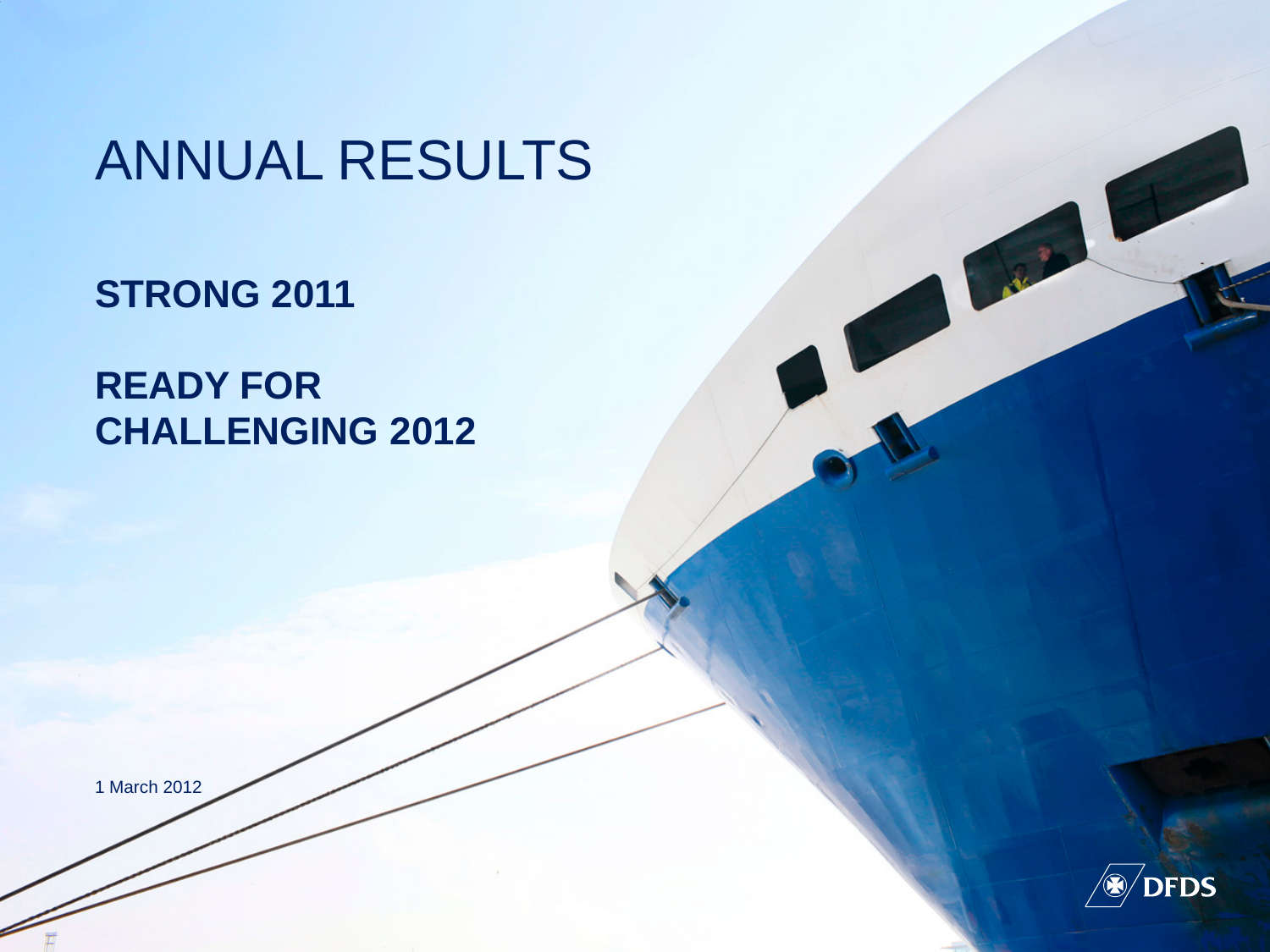### **AGENDA**

- Overview 2011
- Strategy
- Efficiency and growth
- Results 2011
- Guidance 2012 market, numbers and priorities

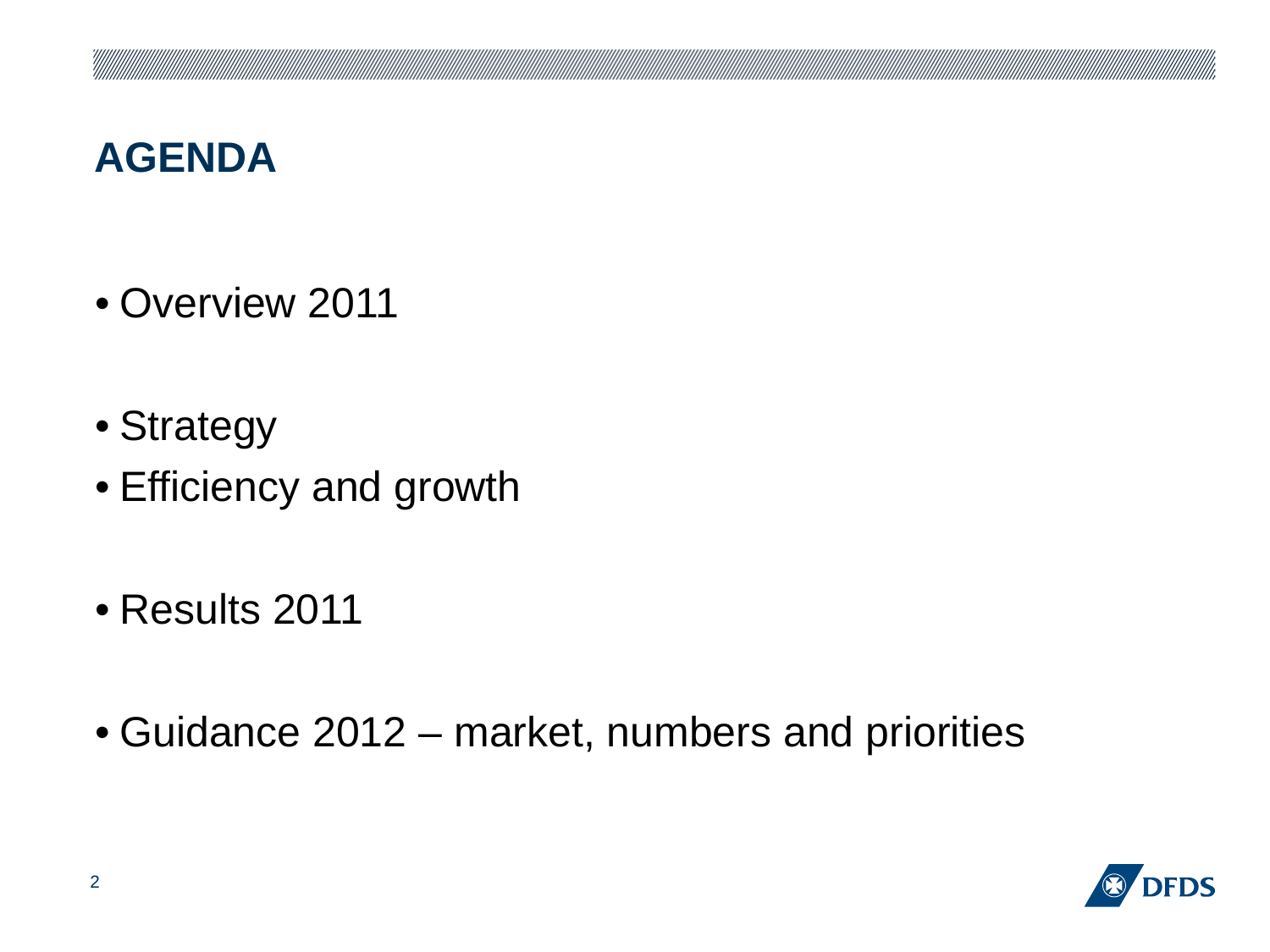# **OVERVIEW 2011**

- Record result for 2011:
	- EBITDA before special items up 18% to DKK 1,495m (DKK 1,273m)
	- Pre-tax profit up 36% to DKK 742m (DKK 546m)
	- Dividend raised 75% to DKK 14 per share (DKK 8)
- Planned synergies from integration of Norfolkline achieved
- Turnaround of Logistics Division accomplished
- Continuous improvement The DFDS Way four improvement and efficiency projects will run in 2012
- Guidance for 2012 impacted by increased competition and higher oil price

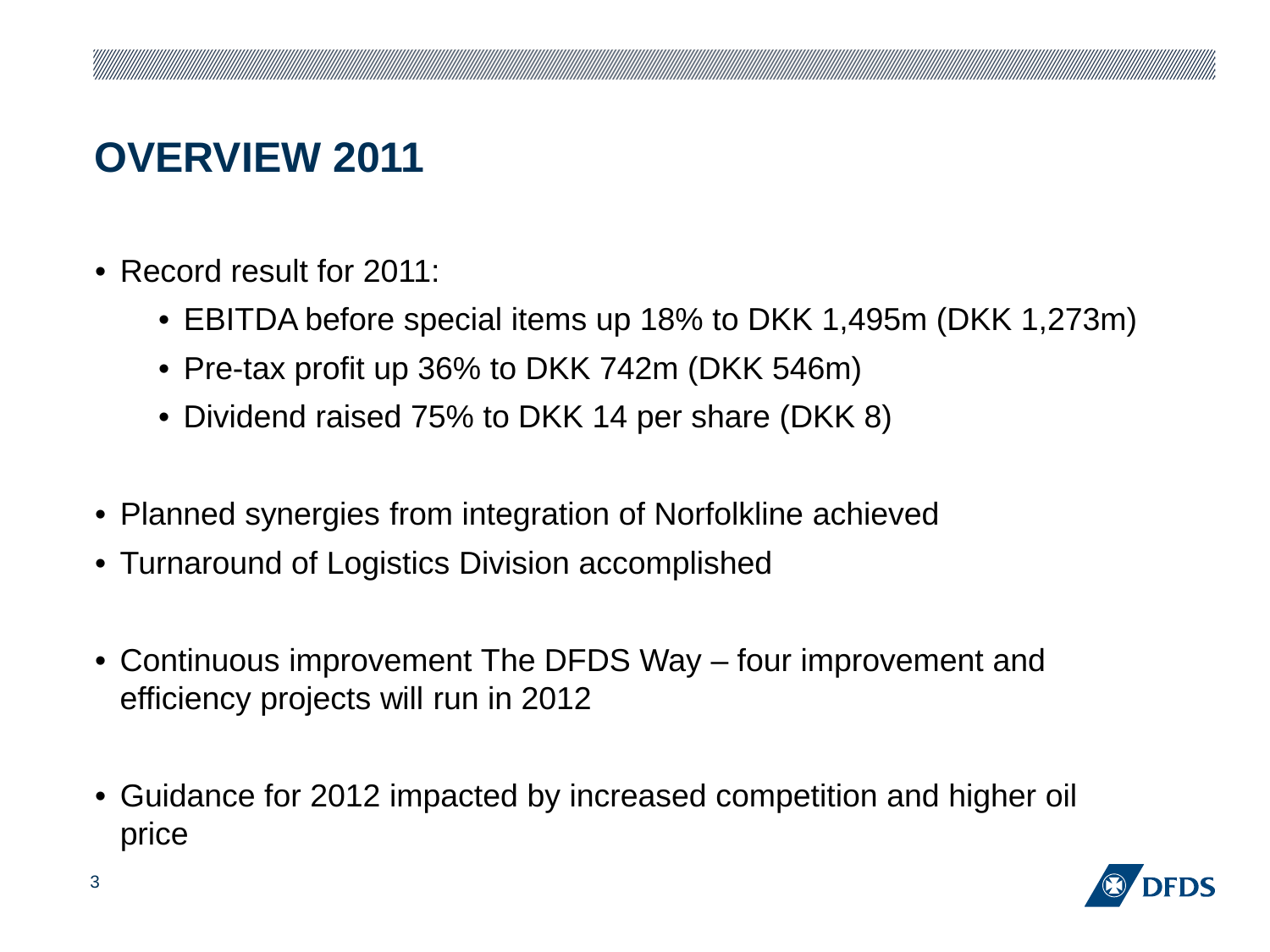# **STRATEGY**

- DFDS' four principles of strategy unchanged:
	- Build European network
	- Integrated solutions
	- Secure volumes
	- Constant focus on efficiency of operations

- Two strategic priorities for 2012:
	- Efficiency & contingency planning
	- Growth

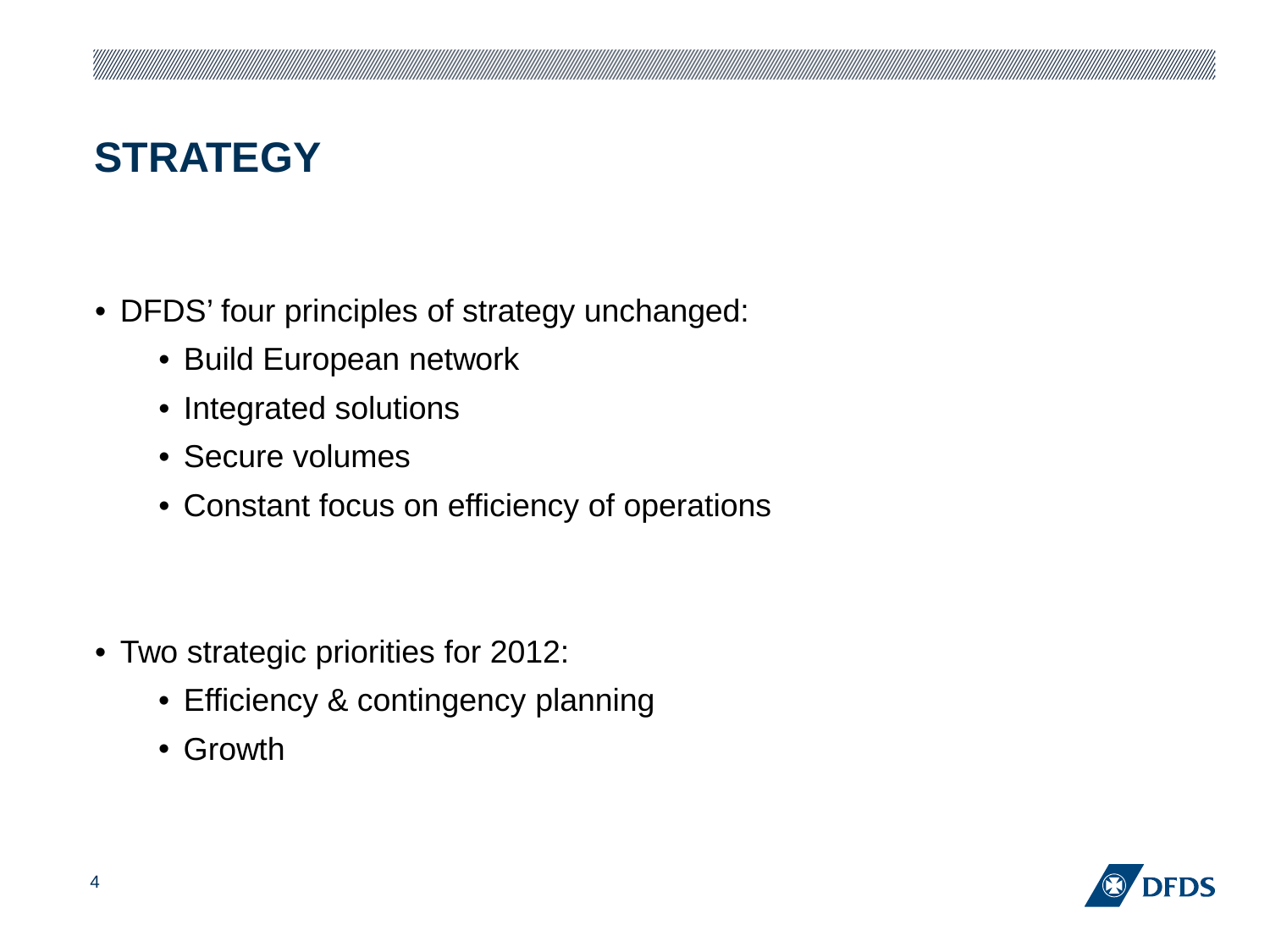## **EFFICIENCY & CONTINGENCY PLANNING**

- DFDS is generally expecting lower volumes and experiencing increased competition in select markets
- Local plans to adjust operations to changing market conditions, including challenge of increased competition
- Group wide Contingency Plan developed for adjustment of activities and cost reductions to mitigate potential deterioration of markets – target of DKK 50m
- Improvement and efficiency projects in 2012:
	- Light Crossing (Channel): Completion expected mid-year
	- Headlight 2 (DFDS Logistics): Extension to remaining locations
	- Customer Focus (Across Group): Building stronger customer relations and generating additional revenue
	- Light Capital (Across Group): Reduction of cash tied up in working capital

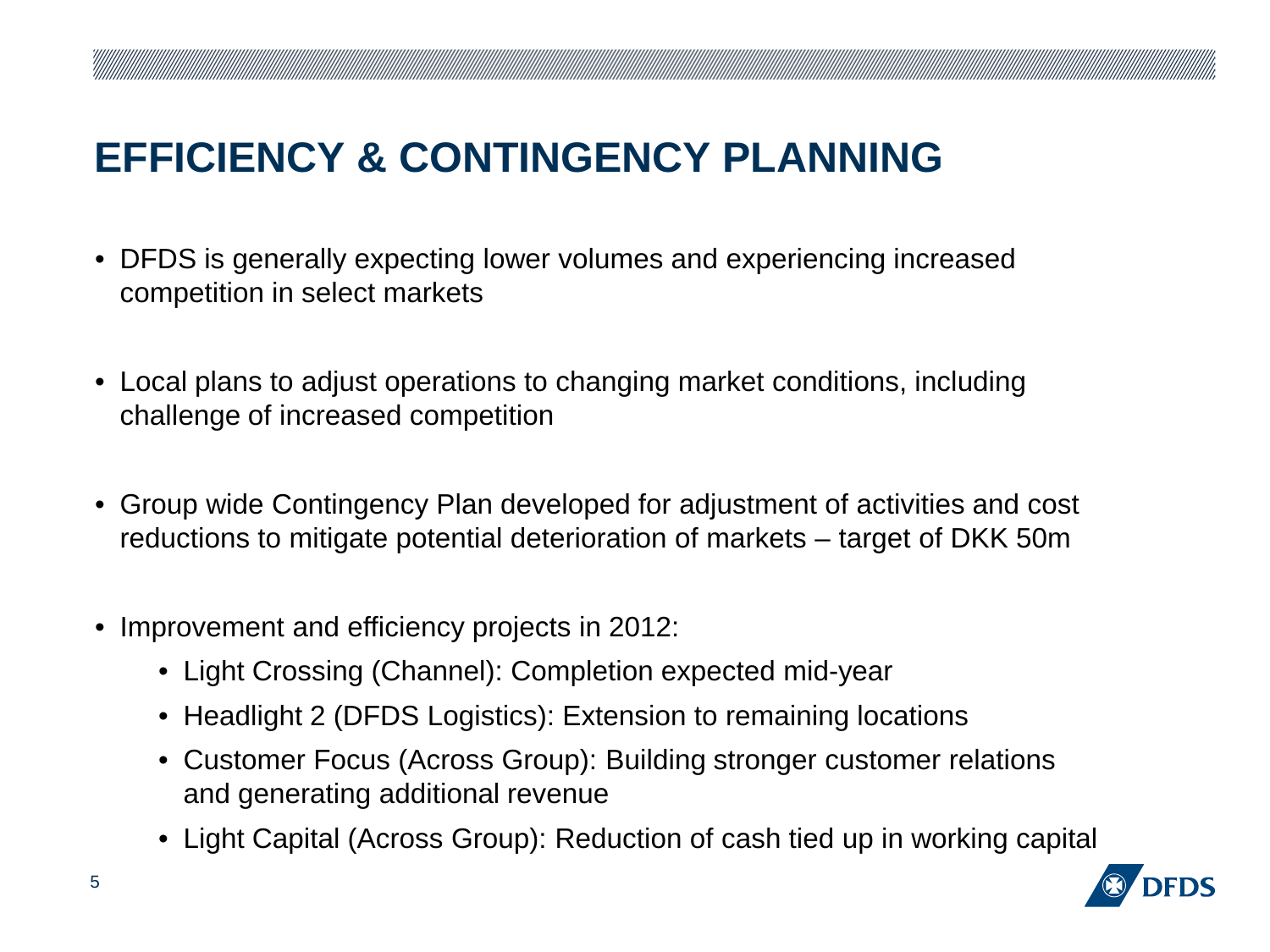# **GROWTH**

- Outlook for organic growth is limited, although growth is continuing in Baltic region with Russia the main engine
- Continue proactively to pursue our growth strategy to build network, gain scale and leverage operating model
- Current market situation may provide acquisition opportunities at attractive price levels
- Focus on development of new activities:
	- Baltic: New routes in 2011 Paldiski Kapellskär and Kiel Ust-Luga
	- Channel: New Dover Calais route opened February 2012 based on one-ship solution, deployment of at least one additional ship planned
	- Other projects

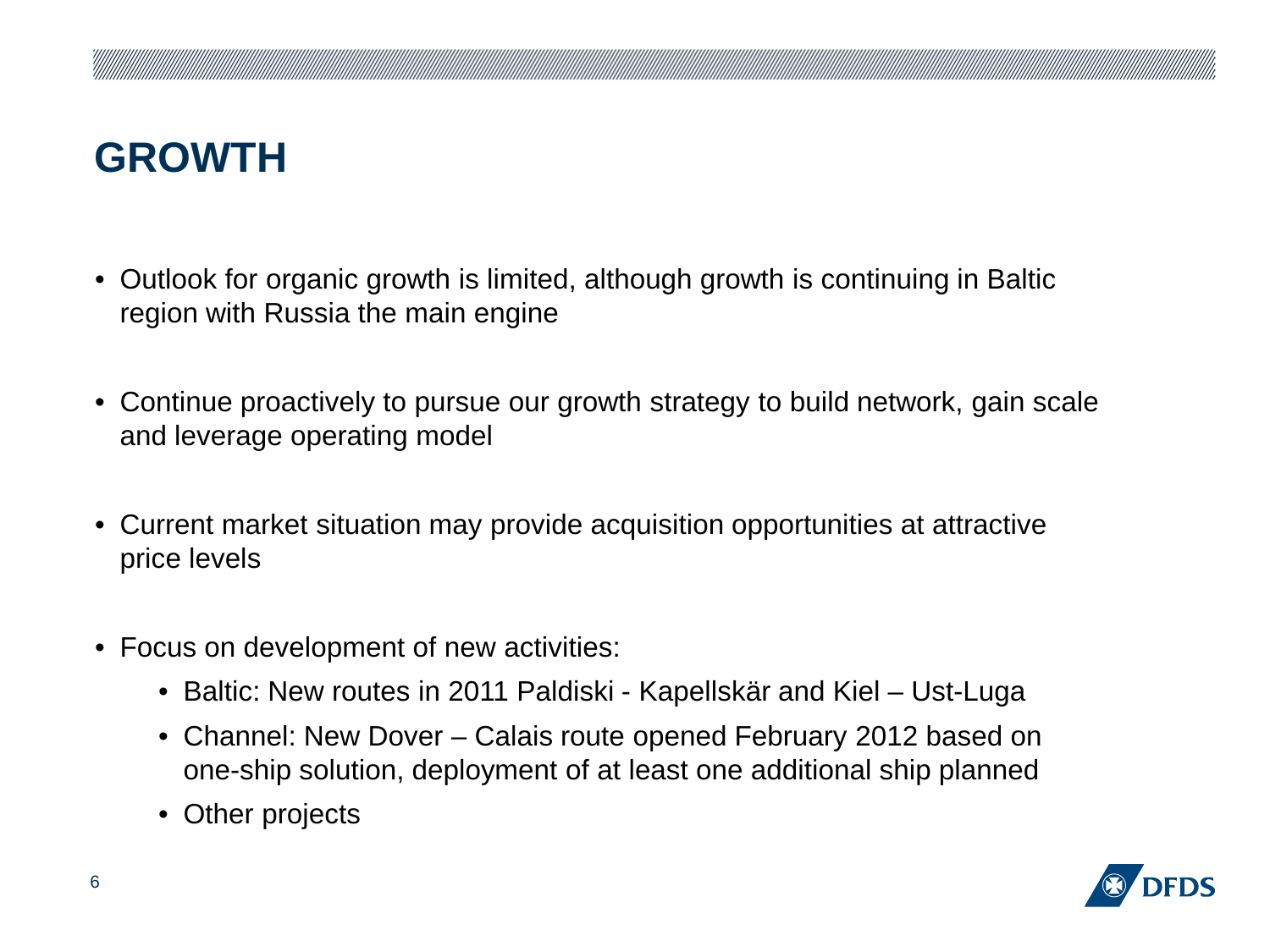## **P&L 2011**

- Revenue up by 17.8% to DKK 11.6bn driven by full-year effect of Norfolkline and increased shipping volumes, especially in Baltic
- EBITDA up by 17.4% driven by:
	- Full-year effect Norfolkline
	- Synergies and improvement projects, including turnaround of DFDS Logistics
	- Higher freight rates and volumes in shipping
	- Staff growth curbed at 4.8%
- Special items an income of DKK 91m, profits from sale of companies and assets offset integration costs
- Finance cost increased by DKK 68m due to lower income from currency adjustments
- Strong financial performance:

7 7

- Free cash flow of DKK 1.6bn
- NIBD reduced by DKK 1.3bn
- NIBD/EBITDA leverage of 1.7x

#### DFDS Group - Key Figures

|                                      |        |        | Change   |          |
|--------------------------------------|--------|--------|----------|----------|
| <b>DKKm</b>                          | 2011   | 2010   | $\%$     | Change   |
| <b>REVENUE</b>                       | 11.625 | 9.867  | 17,8     | 1.758    |
| <b>EBITDA BEFORE SPECIAL ITEMS</b>   | 1.495  | 1.273  | 17,4     | 222      |
| margin, %                            | 12,9   | 12,9   | n.a.     | 0        |
| Depreciations                        | $-686$ | $-702$ | $-2,3$   | 16       |
| EBIT BEFORE SPECIAL ITEMS            | 835    | 580    | 44,0     | 255      |
| margin, %                            | 7,2    | 5,9    | n.a.     | 1        |
| Special Items                        | 91     | 102    | $-10,8$  | $-11$    |
| <b>EBIT</b>                          | 925    | 682    | 35,6     | 243      |
| Finance                              | $-184$ | $-135$ | 36,3     | $-49$    |
| <b>PRE-TAX PROFIT BEFORE SPECIAL</b> |        |        |          |          |
| <b>ITEMS</b>                         | 651    | 445    | 46,3     | 206      |
| PRE-TAX PROFIT                       | 742    | 547    | 35,6     | 195      |
| Tax                                  | -8     | $-25$  | n.a.     | 17       |
| <b>NET PROFIT</b>                    | 734    | 522    | 40,6     | 212      |
| EMPLOYEES avg., no.                  | 5.096  | 4.862  | 4,8      | 234      |
| SOLVENCY, %                          | 54,4   | 46,2   | 17,7     | 8,2      |
| <b>FREE CASH FLOW</b>                | 1.639  | -592   | $-376,9$ | 2.231    |
| NET INTEREST-BEARING DEBT            | 2.555  | 3.887  | $-34,3$  | $-1.332$ |
| NIBD/EBITDA, times                   | 1,7    | 3,1    | -44,0    | $-1,3$   |
| ROIC <sub>3</sub> %                  | 8,6    | 7,2    | 19,4     | 1,4      |

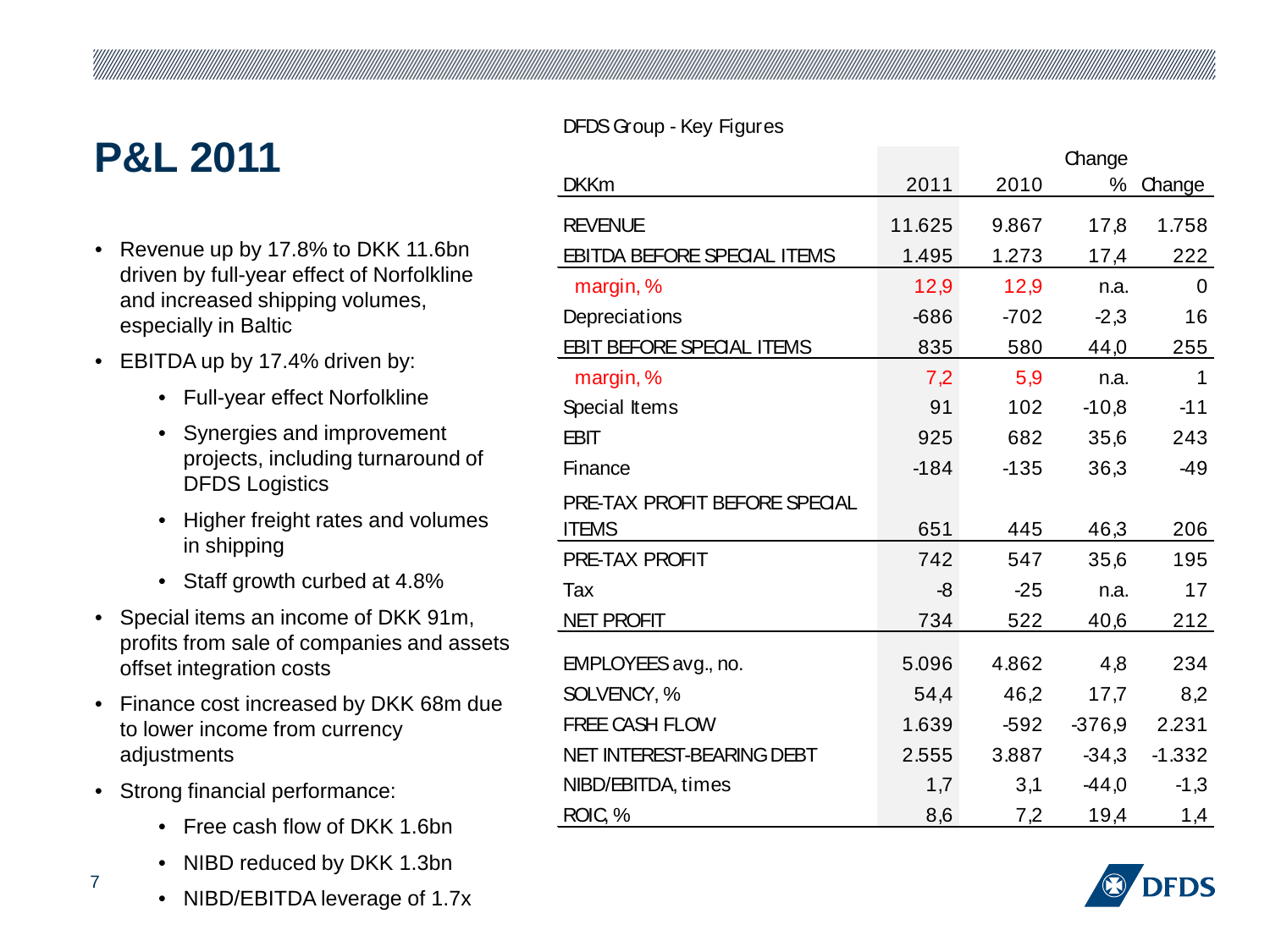# **CAPITAL AND CASH FLOW**

- Total assets reduced by 7.6% to DKK 12.8bn
- Cash flow from operations up by 81.0% boosted by earnings and reduction in working capital
- Positive cash flow of DKK 219m from investments:
	- DKK 804m gross investment in assets, including DKK 376m for newbuildings
	- Sale of ship, DKK 179m
	- Sale of other assets, DKK 93m
	- Sale of companies, DKK 233m
	- Insurance compensation, DKK 525m
- Cash flow used to reduce debt and payment of net finance cost and dividend
- Increased cash flow yield in 2011 (31.1% of market value including special items)

#### DFDS Group - Key Figures

|                               |          |          | Change   |          |
|-------------------------------|----------|----------|----------|----------|
| <b>DKKm</b>                   | 2011     | 2010     | %        | Change   |
|                               |          |          |          |          |
| <b>TOTAL ASSETS</b>           | 12.795   | 13.849   | -7,6     | $-1.054$ |
| Property, plant and equipment | 9.182    | 9.403    | $-2,4$   | $-221$   |
| Cash funds                    | 931      | 1.084    | $-14,1$  | $-153$   |
| Equity                        | 6.964    | 6.396    | 8,9      | 568      |
| Interest-bearing liabilities  | 3.582    | 4.963    | $-27,8$  | $-1.381$ |
| <b>NWC/Revenue</b>            | 8,0%     | 9,4%     | n.a.     | $-1,4%$  |
| CASH FLOW & YIELD             |          |          |          |          |
| Cash flow from operations     | 1.419    | 784      | 81,0     | 635      |
| Cash flow from investments    | 219      | $-1.521$ | $-114,4$ | 1740     |
| Cash flow from financing      | $-1.793$ | 1.667    | -207,6   | $-3460$  |
| Net cash flow                 | $-155$   | 930      | $-116,7$ | $-1085$  |
| Cash flow yield*, MV          | 12,9%    | 10,0%    | n.a.     | 2,9      |
| Cash flow yield*, EV          | 7,1%     | 5,1%     | n.a.     | 2,0      |

\* Adjusted for special items

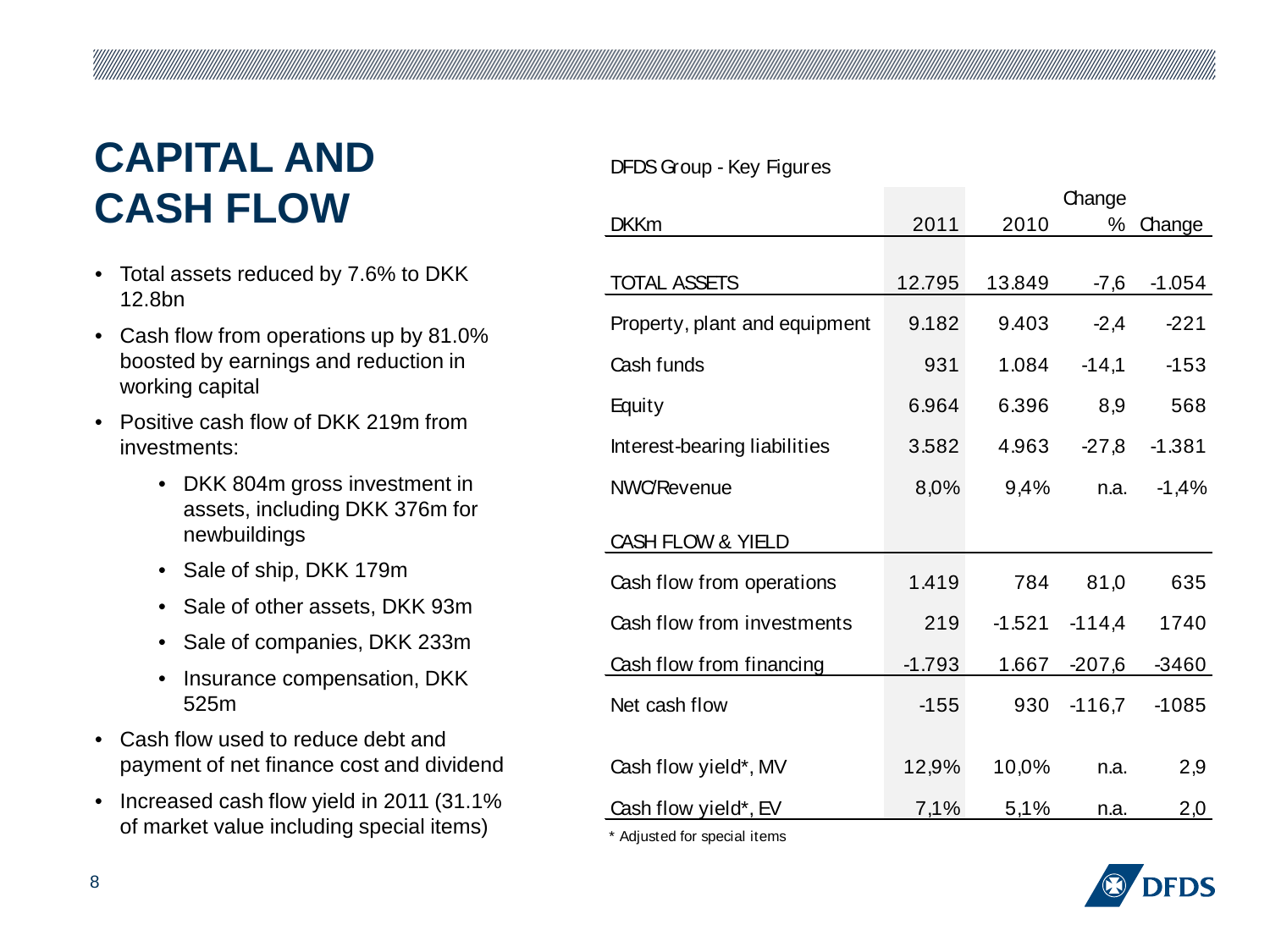### **OVERVIEW ROIC AND INVESTED CAPITAL**

- Group ROIC improved by 1.4 ppt to 8.6%
- Target of a Group return of 10% cost of capital calculated at 6.5% at beginning of 2012
- Logistics Division expected to perform above target in 2012 as in 2011 – Continental Transport and Intermodal are improvement areas
- Shipping Division's ROIC was 10.2% in 2011 including Special items, and 8.8% excluding Special items up from 7.8% in 2010
- ROIC 2011 improved by North Sea, Baltic Sea and closure of Irish Sea, but reduced by Channel performance
- Lower ROIC for North Sea in 2012 due to weaker markets and increased competition
- Channel's performance is expected to improve as market stabilises

|                                           | ROC before special items | <b>INV CAP</b> |                   |             |  |  |  |
|-------------------------------------------|--------------------------|----------------|-------------------|-------------|--|--|--|
| %                                         | 2011                     | 2010           | $\triangle$ 11/10 | 2011, DKK m |  |  |  |
| North Sea                                 | 9,5                      | 7,1            | 2,4               | 4.622       |  |  |  |
| <b>Baltic Sea</b>                         | 18,7                     | 12,0           | 6,7               | 1.364       |  |  |  |
| <b>Irish Sea</b>                          | 2,6                      | $-11,3$        | 13,9              | $-191$      |  |  |  |
| <b>English Channel</b>                    | 1,1                      | 4,3            | $-3,2$            | 1.185       |  |  |  |
| Passenger                                 | 11,9                     | 11,7           | 0,2               | 1.140       |  |  |  |
| Non-allocated items                       | $-5,3$                   | $-16,7$        | 11,4              | 744         |  |  |  |
| Shipping Division                         | 8,8                      | 7,8            | 1,0               | 8.865       |  |  |  |
| Nordic Transport                          | 38,5                     | 12,5           | 26,0              | 124         |  |  |  |
| Continental Transport                     | 5,5                      | $-2,2$         | 7,7               | 161         |  |  |  |
| European Contract                         | 29,5                     | 33,1           | $-3,6$            | 177         |  |  |  |
| Intermodal                                | 3,9                      | $-2,6$         | 6,5               | 184         |  |  |  |
| Nordic Contract                           | 15,2                     | 1,1            | 14,1              | 219         |  |  |  |
| Logistics Division                        | 11,1                     | $-0.2$         | 11,3              | 910         |  |  |  |
| <b>DFDS Group</b>                         | 7,7                      | 6,1            | 1,6               | 9.906       |  |  |  |
| <b>INV CAP</b><br>ROICafter special items |                          |                |                   |             |  |  |  |
| %                                         | 2011                     | 2010           | $\triangle$ 11/10 | 2011, DKK m |  |  |  |
| Shipping Division                         | 10,2                     | 12,0           | $-1,8$            | 8.865       |  |  |  |
| Logistics Division                        | 9,7                      | $-21,2$        | 30,9              | 910         |  |  |  |
| <b>DFDS Group</b>                         | 8,6                      | 7,2            | 1,4               | 9.906       |  |  |  |

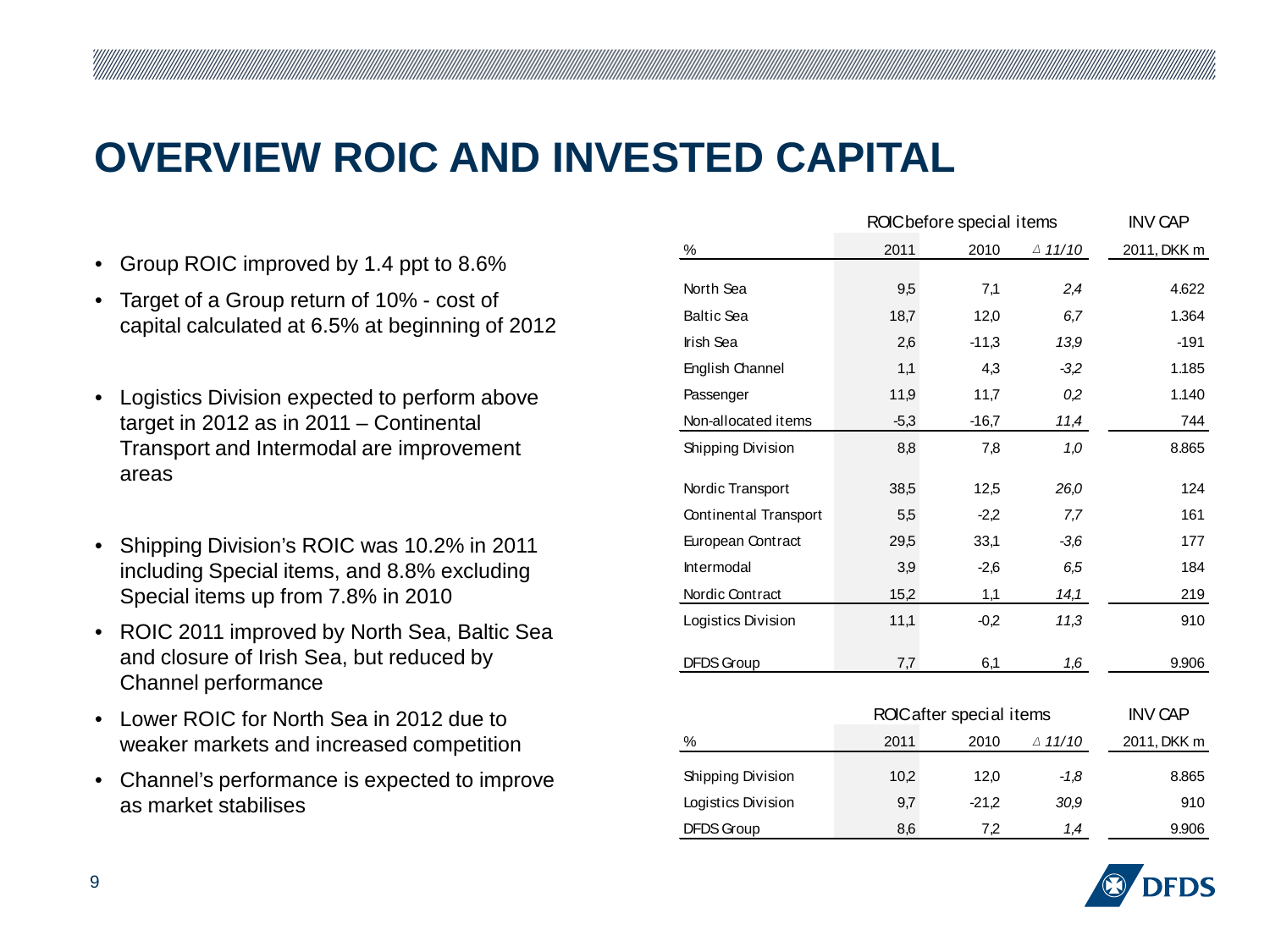### **SHIPPING DIVISION - BU OVERVIEW**

- Revenue growth of 12.7% driven by full-year effect of Norfolkline integration and volume growth, especially in Baltic
- Baltic volumes boosted by Russian/Polish conflict on haulage licenses to Russian drivers
- Negative revenue impact from closure of Irish Sea
- EBIT increased by 27.8% driven by synergies, especially in North Sea, more efficient operations and closure of Irish Sea
- Exceptional competitive situation on Channel reduced EBIT – freight rates reduced by more than 10%
- Passenger maintained EBIT at level above ROIC target

| Shipping Division              | <b>Revenue</b> |                   | <b>EBIT</b> before special items |       |                   |                   |
|--------------------------------|----------------|-------------------|----------------------------------|-------|-------------------|-------------------|
| DKK m                          |                | Act 2011 Act 2010 | △ 11/10                          |       | Act 2011 Act 2010 | $\triangle$ 11/10 |
| North Sea                      | 3.514          | 3.131             | 384                              | 463   | 380               | 83                |
| <b>Baltic Sea</b>              | 1.366          | 1.024             | 342                              | 270   | 147               | 123               |
| Irish Sea                      | 22             | 376               | $-354$                           | -6    | $-78$             | 72                |
| English Channel                | 962            | 494               | 468                              | 15    | 58                | -43               |
| Passenger                      | 1.779          | 1.718             | 62                               | 146   | 146               | 1                 |
| Total BU                       | 7.642          | 6.742             | 900                              | 888   | 652               | 236               |
| Non-allocated items            | 378            | 237               | 141                              | $-41$ | 11                | -52               |
| <b>Eliminations</b>            | $-222$         | $-58$             | -164                             | n.a.  | n.a.              | n.a.              |
| <b>Total Shipping Division</b> | 7.798          | 6.921             | 877                              | 847   | 663               | 184               |

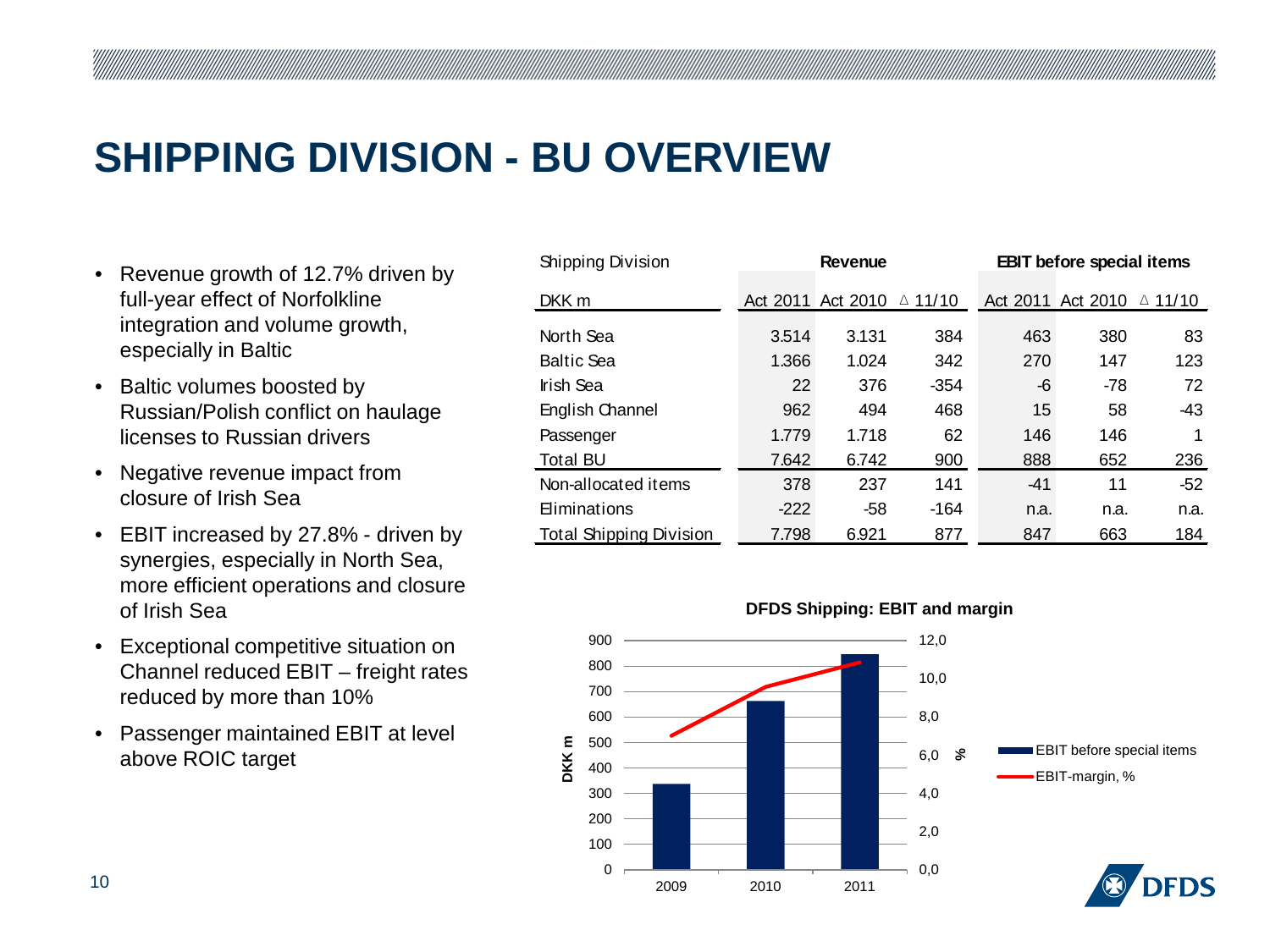### **LOGISTICS DIVISION - BU OVERVIEW**

- Turnaround accomplished, EBIT before special items improved to DKK 109m from DKK -2m in 2010
- Positive contribution from all business areas
- Synergies delivered by merger of organisation and locations and efficiencies through Project Headlight
- Considerable improvement of cost structure achieved through:
	- New management systems
	- New haulage procurement strategy
	- Merger of trailer pools
	- Operational streamlining
	- Focus on customer-level yield management
- Operational adjustments made in Intermodal insufficient to offset further deterioration of Irish/Continental market

| Logistics Division              | Revenue   |        |                   |           | <b>EBIT</b> before special items |                   |  |
|---------------------------------|-----------|--------|-------------------|-----------|----------------------------------|-------------------|--|
| DKK m                           | Act. 2011 | 2010   | $\triangle$ 11/10 | Act. 2011 | 2010                             | $\triangle$ 11/10 |  |
| Nordic Transport                | 661       | 521    | 140               | 30        | 7                                | 23                |  |
| Continental Transport           | 1.402     | 1.076  | 326               | 16        | -8                               | 24                |  |
| European Contract               | 892       | 441    | 451               | 50        | 31                               | 18                |  |
| <b>Intermodal</b>               | 1.110     | 969    | 141               | 8         | $-7$                             | 15                |  |
| Nordic Contract                 | 439       | 449    | $-10$             | 39        | 5                                | 35                |  |
| <b>Total BU</b>                 | 4.505     | 3.456  | 1.049             | 144       | 27                               | 117               |  |
| Non-allocated items             | 86        | 18     | 68                | $-35$     | $-29$                            | -6                |  |
| <b>Eliminations</b>             | $-260$    | $-121$ | $-139$            | n.a.      | n.a.                             | n.a.              |  |
| <b>Total Logistics Division</b> | 4.330     | 3.353  | 978               | 109       | $-2$                             | 111               |  |

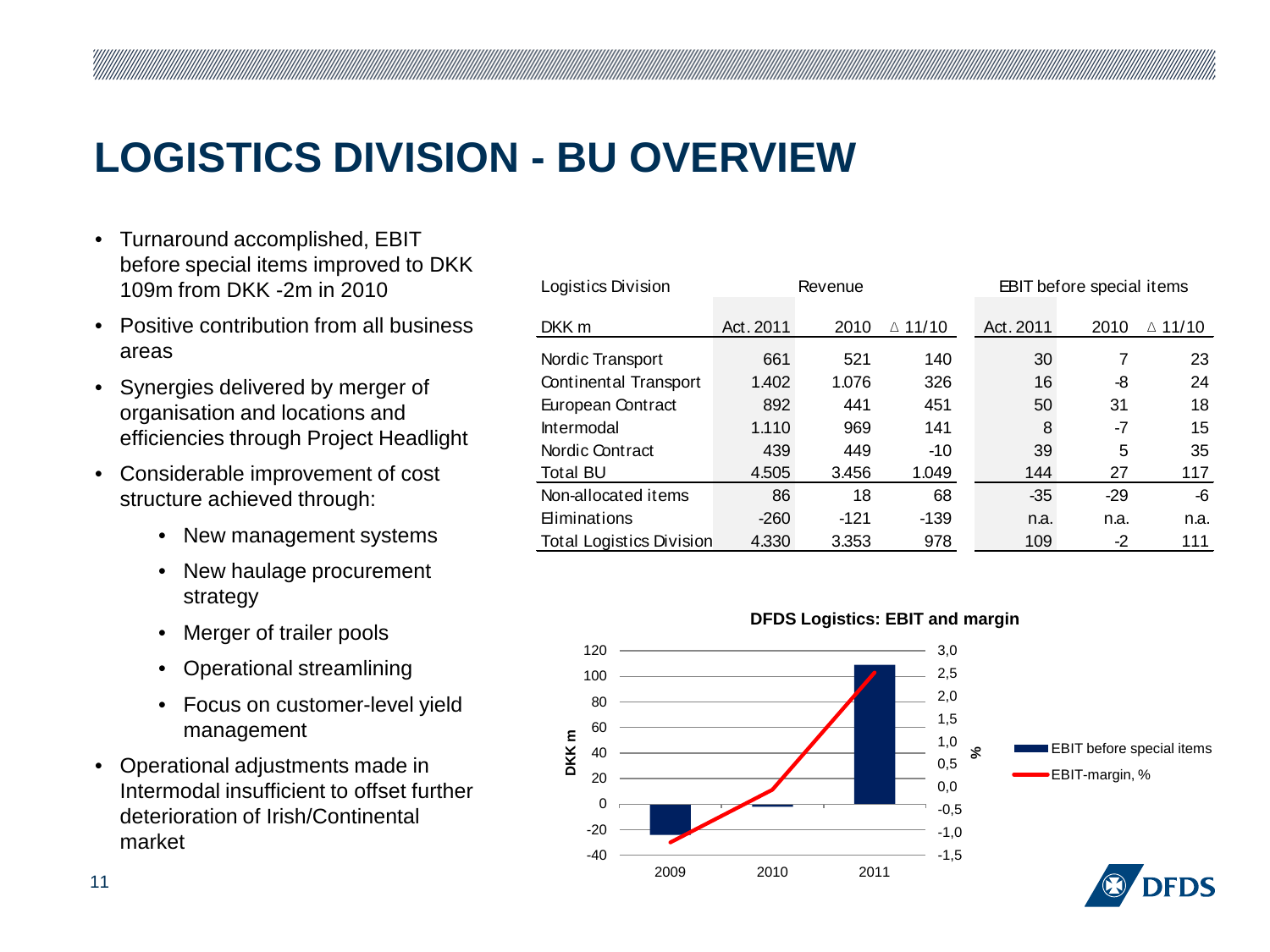### **GUIDANCE 2012 – MARKET OUTLOOK**

- Guidance is based on an assumption of generally softer demand in Northern Europe compared to 2011
- Freight volume growth is expected to continue in the Baltic region (Russia, Baltics, Germany, Sweden), although more subdued at 2-4%
- Freight volumes in the North Sea markets are expected to decline driven by weak demand in the UK – negative by 0-3% (excluding impact from increased competition)
- Passenger market expected to weaken somewhat in UK, otherwise flat volume growth expected
- Pricing is overall expected to remain stable, although with pockets of increasing price pressure

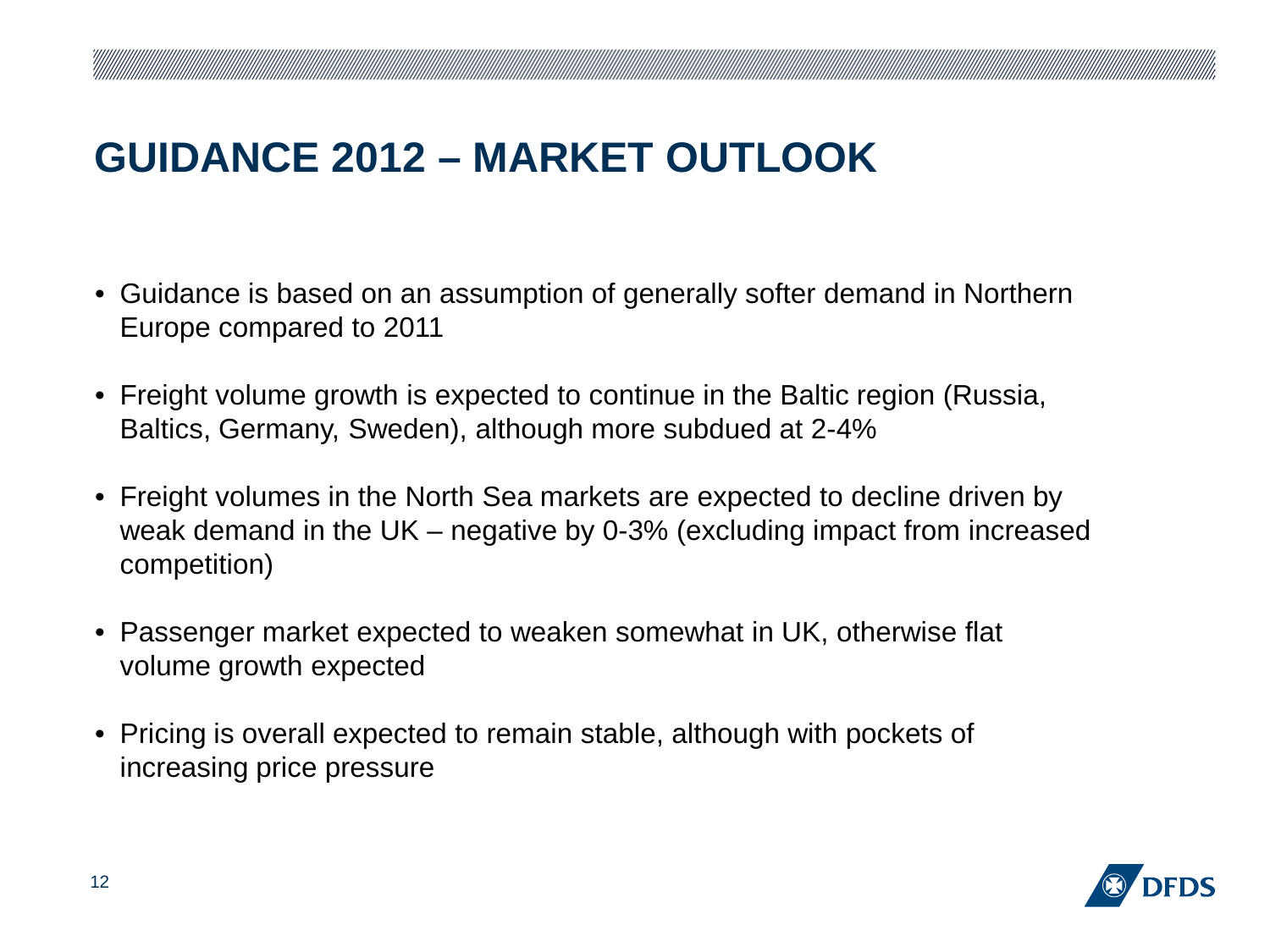## **GUIDANCE 2012 – KEY ASSUMPTIONS & FIGURES**

- Profits for most activities expected to be unchanged or improve in 2012
- Logistics Division overall expected to improve EBITDA by around 5%
- Profits for 3 of 4 business areas in Shipping Division expected to be unchanged
- North Sea impacted by increased competition
- Overall negative impact expected from change in market conditions and increasing oil price mitigated by contingency initiatives
- Revenue is expected to remain on a level with 2011 as lower volumes are offset by revenues from new route on Channel
- EBITDA before special items: DKK 1,300-1,350m (DKK 1,495m)
- EBIT before special items: DKK 600-650m (DKK 835m)
- Special items: No items expected (DKK +91m)
- Pre-tax profit (before special items): DKK 450-500m (DKK 651m)
- Net investments of DKK 650m are expected, of which DKK 450m relate to newbuildings. Optimization of tonnage on Channel may require investments

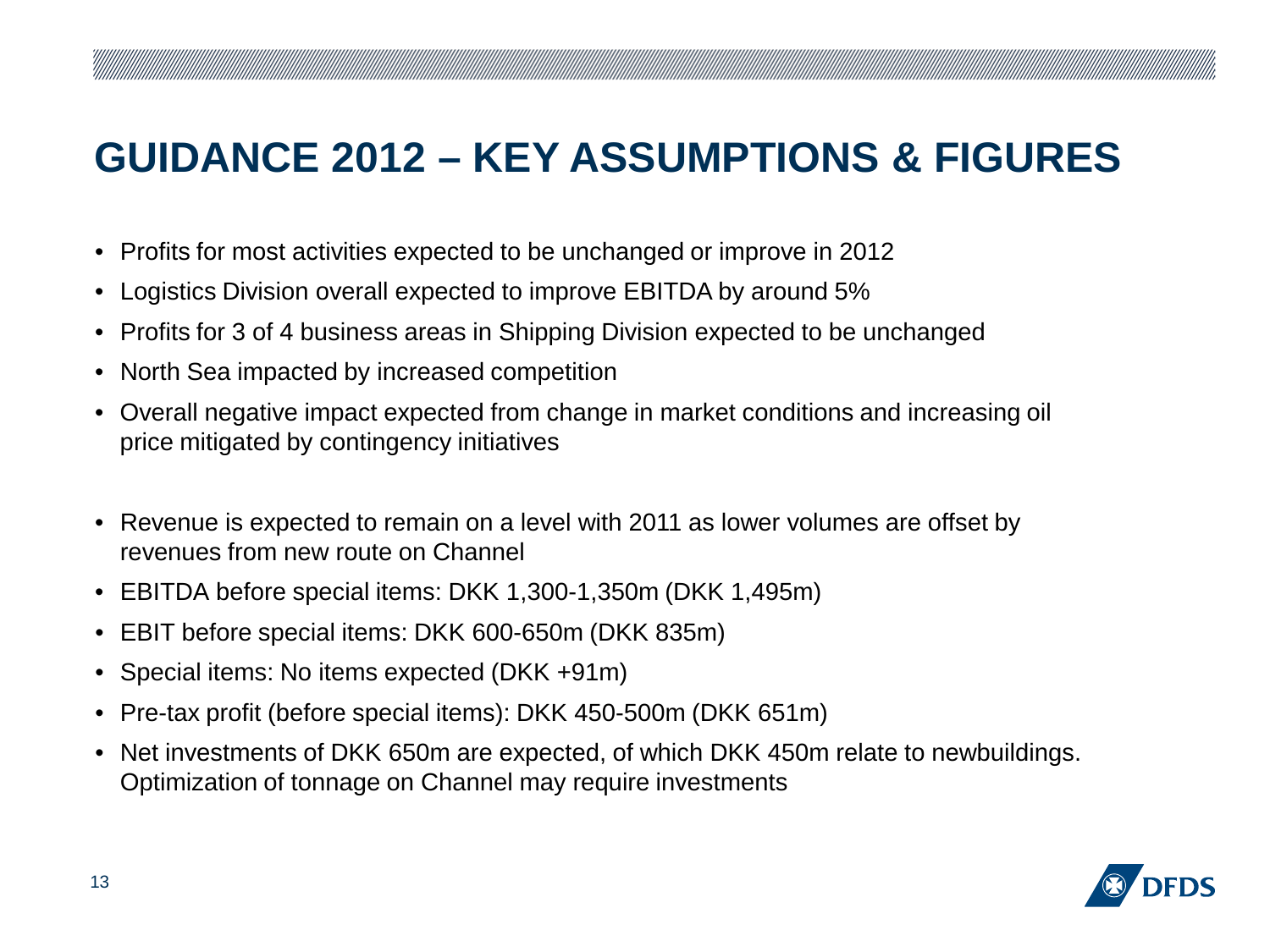### **GUIDANCE 2012 – STRATEGIC PRIORITIES**

- Focus on our customers
- Meeting increased North Sea competition
- Execution of contingency, improvement and efficiency projects
- Performance of new activities in Baltic Sea & Channel
- Proactive pursuit of growth opportunities